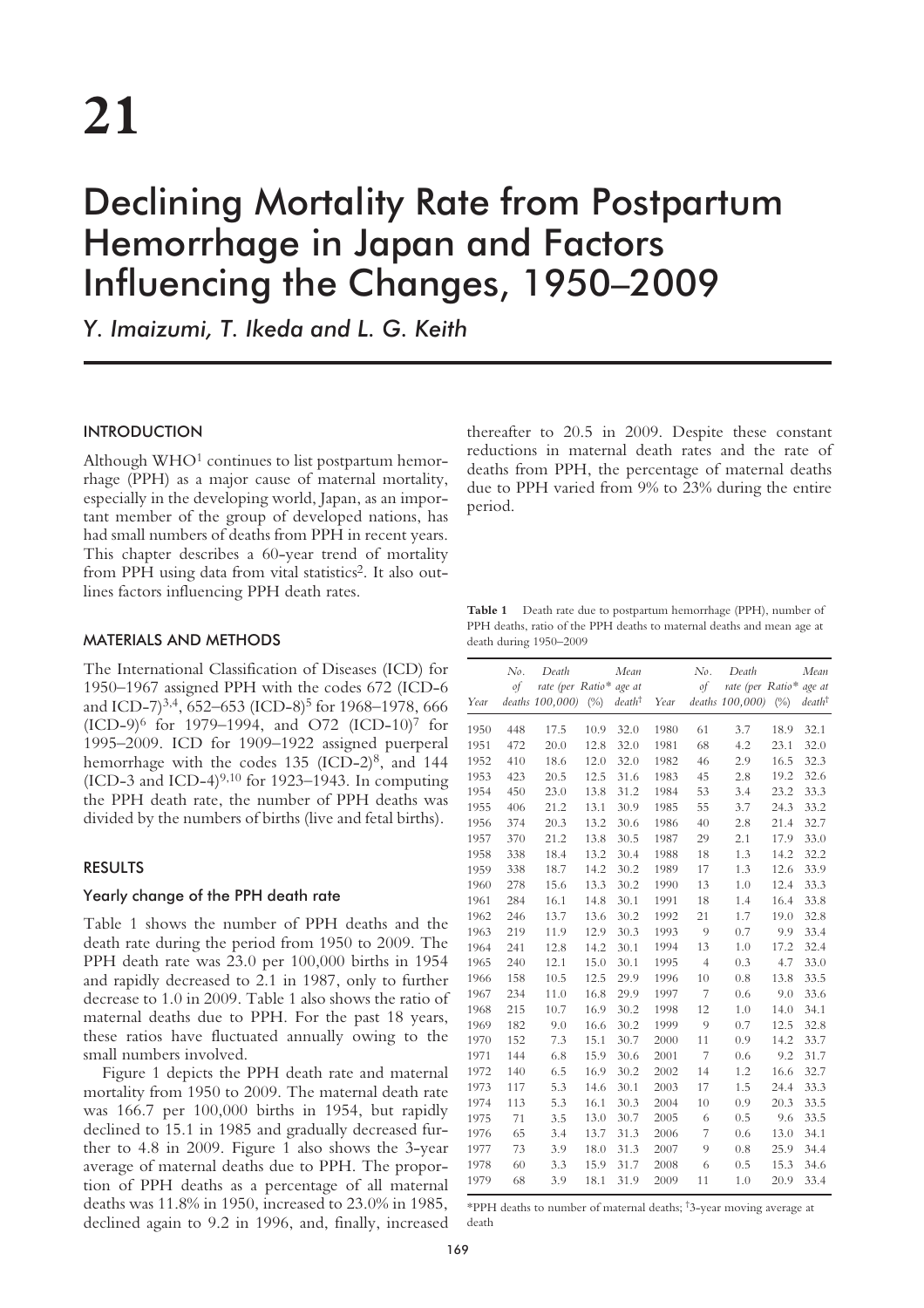

Figure 1 Death rate due to postpartum hemorrhage (PPH), maternal mortality and percentage of maternal deaths due to PPH, 1950–2009

### Death rate by maternal age

Table 2 shows the PPH death rate according to maternal age for three consecutive periods of two decades each, beginning in 1950–1969 and ending with 1990–2009. In the first 20-year period, the PPH death rate was lowest (9.4–9.8 per 100,000 births) when the mother was under 25 years of age, increasing to 63.1 at 40–44 years and slightly decreasing thereafter (60.9). In the middle period, the overall death rate decreased to 25% compared with the earlier period, while the death rate by maternal age shows a similar pattern to

the first 20-year period. More recently, in the past 20 years, the overall death rate decreased to 25% compared with the middle period. The death rate was 0.2 per 100,000 births in mothers under 20 years of age, but not unexpectedly increased with maternal age up to 45 years and over (7.9). Comparing the PPH death rates of the first and the most recent 20-year periods, the greatest declining rate was noted among mothers under 20 years of age (1/45), and this decreased with maternal age up to 45 years and over (1/8). Accordingly, the vast improvement of the PPH mortality was observed remarkably in the younger maternal years.

Table 1 demonstrates that the 3-year moving average of maternal age at death remained nearly constant (29.9–34.6 years) for 60 years. Table 2 shows averages of maternal age at death from PPH and live birth for the three time periods. Average ages at death are 30.8 years for 1950–1969, 31.4 years for 1970–1989, and 33.5 years for 1990–2009. The corresponding average maternal age at live birth is 27.8, 28.0 and 29.7 years, respectively. The differences between average ages at birth and at the time of death are 3–3.8 years, a very narrow range that has not changed in 40 years.

#### Geographical variations

Table 3 shows the PPH death rates according to prefectures during the periods from 1950–1979 and 1980–2009. The highest PPH death rate (per 100,000 births) occurred in Shimane Prefecture for both periods (18.9 and 4.0, respectively), whereas the lowest was noted in Okinawa Prefecture for both periods (3.2 and 0.4); these values were 6 and 10 times higher, respectively, in Shimane Prefecture compared with Okinawa Prefecture. In 1951 and 1953, the number of deaths from PPH was compared in urban and rural areas. The PPH death rate was 17.2 (139 deaths in 1951 and 140 in 1953) in urban areas and 22.1 (333 in 1951 and 283 in 1953) in rural areas. The difference between the death rates in the urban and in rural areas is significant at the 5% level (odds ratio 1.28 and 95%

**Table 2** Postpartum hemorrhage (PPH) death rate according to maternal age, mean maternal age at death due to PPH and mean maternal age at live birth from 1950–1969 to 1990–2009

|                   | 1950-1969           |                |      |                     | 1970-1989        |      | 1990-2009           |                |      |                                                                 |
|-------------------|---------------------|----------------|------|---------------------|------------------|------|---------------------|----------------|------|-----------------------------------------------------------------|
| Maternal<br>age   | Number<br>of deaths | Death<br>rate* | $\%$ | Number<br>of deaths | Death<br>$rate*$ | $\%$ | Number<br>of deaths | Death<br>rate* | $\%$ | Ratio of death rates<br>for the oldest and<br>the recent period |
| Under 20          | 68                  | 9.8            | 1.1  | 15                  | 3.1              | 1.0  |                     | 0.2            | 0.5  | 44.5                                                            |
| $20 - 24$         | 988                 | 9.4            | 15.6 | 141                 | 1.8              | 9.9  | 10                  | 0.3            | 4.7  | 32.6                                                            |
| $25 - 29$         | 2009                | 12.2           | 31.8 | 464                 | 2.7              | 32.4 | 43                  | 0.5            | 20.1 | 25.6                                                            |
| $30 - 34$         | 1690                | 21.6           | 26.7 | 435                 | 5.7              | 30.4 | 75                  | 1.0            | 35.0 | 22.8                                                            |
| $35 - 39$         | 1104                | 40.4           | 17.5 | 292                 | 17.3             | 20.4 | 61                  | 2.3            | 28.5 | 17.9                                                            |
| $40 - 44$         | 434                 | 63.1           | 6.9  | 78                  | 32.5             | 5.5  | 23                  | 6.2            | 10.7 | 10.1                                                            |
| Over 45           | 29                  | 60.9           | 0.5  | 5                   | 30.4             | 0.3  | $\mathbf{1}$        | 7.9            | 0.5  | 7.7                                                             |
| Total             | 6322                | 16.2           | 100  | 1430                | 4.1              | 100  | 214                 | 0.9            | 100  | 18.2                                                            |
| Mean maternal age |                     |                |      |                     |                  |      |                     |                |      |                                                                 |
|                   | at death due to PPH |                | 30.8 |                     |                  | 31.4 |                     |                | 33.5 |                                                                 |
| at live birth     |                     |                | 27.8 |                     |                  | 28.0 |                     |                | 29.7 |                                                                 |

\*per 100,000 births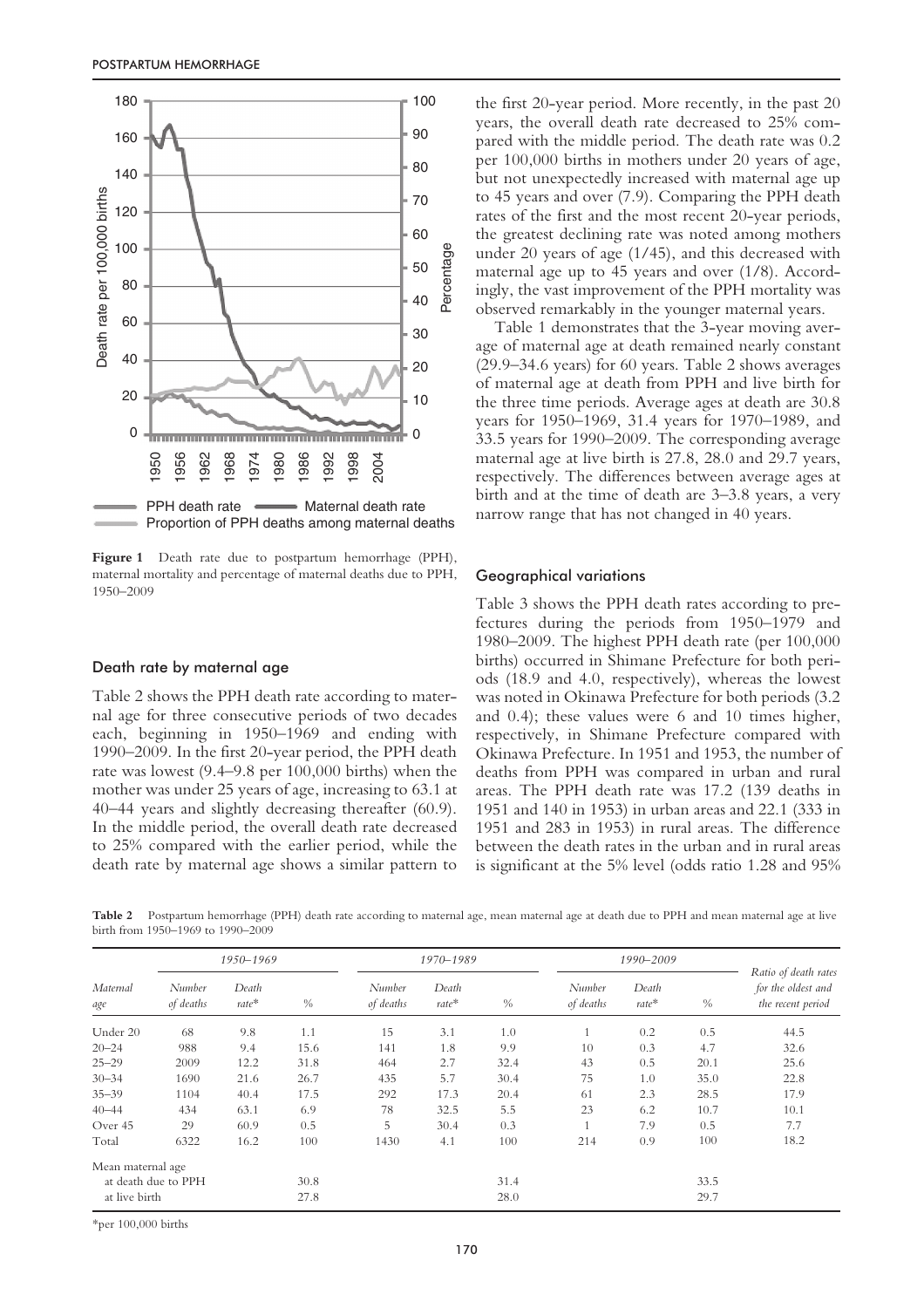*Declining Mortality Rate from Postpartum Hemorrhage in Japan and Factors Influencing the Changes, 1950–2009*

|  |  |  |  | Table 3 Death rates for postpartum hemorrhage, 1950-2009 |  |
|--|--|--|--|----------------------------------------------------------|--|
|--|--|--|--|----------------------------------------------------------|--|

|            |        | 1950–1979 |                    | 1980–2009      |       |                    |  |  |
|------------|--------|-----------|--------------------|----------------|-------|--------------------|--|--|
| Prefecture | Number | $Rate*$   | Ratio <sup>†</sup> | Number         | Rate* | Ratio <sup>†</sup> |  |  |
| Hokkaido   | 411    | 12.7      | 13.8               | 28             | 1.6   | 21.7               |  |  |
| Aomori     | 146    | 15.1      | 13.0               | 6              | 1.3   | 10.9               |  |  |
| Iwate      | 157    | 17.4      | 14.2               | 3              | 0.7   | 5.8                |  |  |
| Miyagi     | 118    | 10.6      | 13.1               | 18             | 2.4   | 24.3               |  |  |
| Akita      | 117    | 15.5      | 13.4               | 6              | 1.8   | 18.2               |  |  |
| Yamagata   | 77     | 10.7      | 12.2               | 6              | 1.6   | 18.2               |  |  |
| Fukushima  | 192    | 15.2      | 15.6               | 15             | 2.2   | 22.7               |  |  |
| Ibaraki    | 204    | 15.7      | 15.1               | 17             | 1.9   | 18.5               |  |  |
| Tochigi    | 124    | 13.0      | 12.5               | 17             | 2.7   | 25.4               |  |  |
| Gunma      | 156    | 16.1      | 16.2               | 7              | 1.1   | 14.9               |  |  |
| Saitama    | 254    | 11.8      | 13.7               | 37             | 1.8   | 15.7               |  |  |
| Chiba      | 208    | 11.4      | 14.3               | 35             | 2.0   | 20.8               |  |  |
| Tokyo      | 506    | 8.8       | 12.3               | 62             | 1.8   | 18.7               |  |  |
| Kanagawa   | 256    | 9.2       | 13.5               | 52             | 2.0   | 20.1               |  |  |
| Niigata    | 162    | 11.6      | 13.2               | 6              | 0.8   | 11.3               |  |  |
| Toyama     | 60     | 10.6      | 12.2               | 3              | 0.9   | 13.6               |  |  |
| Ishikawa   | 62     | 10.8      | 13.3               | 4              | 1.1   | 14.3               |  |  |
| Fukui      | 61     | 14.1      | 14.2               | 2              | 0.8   | 12.5               |  |  |
| Yamanashi  | 77     | 17.4      | 16.8               | 5              | 1.9   | 17.9               |  |  |
| Nagano     | 144    | 13.5      | 15.4               | 17             | 2.5   | 23.0               |  |  |
| Gifu       | 88     | 8.8       | 9.4                | 13             | 2.0   | 19.7               |  |  |
| Shizuoka   | 173    | 9.7       | 11.8               | 15             | 1.3   | 13.0               |  |  |
| Aichi      | 255    | 8.6       | 12.0               | 25             | 1.1   | 12.2               |  |  |
| Mie        | 112    | 13.2      | 14.8               | 11             | 2.0   | 25.0               |  |  |
| Shiga      | 68     | 13.5      | 13.1               | 7              | 1.6   | 18.9               |  |  |
| Kyoto      | 133    | 11.7      | 13.0               | 8              | 1.0   | 9.6                |  |  |
| Osaka      | 429    | 10.7      | 12.8               | 55             | 2.0   | 19.4               |  |  |
| Hyogo      | 332    | 13.3      | 14.2               | 25             | 1.5   | 15.9               |  |  |
| Nara       | 74     | 15.1      | 14.2               | 8              | 1.9   | 22.9               |  |  |
| Wakayama   | 76     | 13.6      | 12.5               | 7              | 2.2   | 25.9               |  |  |
| Tottori    | 60     | 17.9      | 18.6               | 3              | 1.6   | 21.4               |  |  |
| Shimane    | 86     | 18.9      | 15.6               | 9              | 4.0   | 30.0               |  |  |
| Okayama    | 143    | 15.5      | 16.9               | 8              | 1.3   | 19.1               |  |  |
| Hiroshima  | 204    | 15.4      | 17.2               | 11             | 1.2   | 20.4               |  |  |
| Yamaguchi  | 109    | 12.5      | 12.0               | 9              | 2.0   | 19.6               |  |  |
| Tokushima  | 89     | 19.3      | 16.3               | 4              | 1.7   | 16.7               |  |  |
| Kagawa     | 62     | 12.5      | 12.8               | 5              | 1.6   | 25.0               |  |  |
| Ehime      | 123    | 14.4      | 15.9               | 5              | 1.1   | 12.2               |  |  |
| Kochi      | 80     | 18.5      | 16.4               | 4              | 1.7   | 14.8               |  |  |
| Fukuoka    | 276    | 11.4      | 12.4               | 21             | 1.3   | 15.9               |  |  |
| Saga       | 81     | 14.7      | 12.3               | $\overline{4}$ | 1.4   | 13.8               |  |  |
| Nagasaki   | 167    | 15.0      | 14.2               | 12             | 2.3   | 19.1               |  |  |
| Kumamoto   | 180    | 16.9      | 15.3               | 7              | 1.2   | 17.5               |  |  |
| Oita       | 119    | 16.9      | 14.3               | 5              | 1.3   | 12.5               |  |  |
| Miyazaki   | 116    | 16.1      | 14.2               | 5              | 1.3   | 14.3               |  |  |
| Kagoshima  | 191    | 17.2      | 13.2               | 11             | 1.9   | 12.6               |  |  |
| Okinawa    | 5      | 3.2       | 11.9               | 2              | 0.4   | 4.3                |  |  |
| Total      | 7325   | 12.4      | 13.7               | 646            | 1.7   | 17.6               |  |  |

\*Death rate per 100,000 births; † percentage of PPH deaths to maternal deaths

confidence interval 1.11–1.48 between urban and rural areas).

The ratio of PPH deaths to maternal deaths was 13.7% for Japan overall in the period 1950–1979 where the highest ratio was 18.6% in Tottori Prefecture and the lowest (9.4%) in Gifu Prefecture (Table 3). Corresponding values in the period 1980–2009 were 17.6% for the whole of Japan, 30.0% in Shimane Prefecture and 4.3% in Okinawa Prefecture.

The PPH and maternal death rates and the ratio of PPH are recomputed in each district in the period for

**Table 4** Death rates (per 100,000 births) from postpartum hemorrhage (PPH) and maternal deaths (MD) and ratio of the PPH in each district, 1950–1979 and 1980–2009

| 1950–1979 |        |        |            |                  |            |               | 1980-2009     |                 |           |               |  |  |
|-----------|--------|--------|------------|------------------|------------|---------------|---------------|-----------------|-----------|---------------|--|--|
|           | Number |        | Death rate |                  | PPH/<br>MD | Number        |               | Death rate PPH/ |           | МD            |  |  |
| District  | PPH    | МD     | PPH        | MD               | (% )       |               | PPH MD PPH MD |                 |           | $(\%)$        |  |  |
| Hokkaido  | 411    | 2983   | 12.7       | 92.0             | 13.8       | 28            | 129           | 1.6             |           | 7.6 21.7      |  |  |
| Tohoku    | 807    | 5858   | 14.1       | 102.3            | 15.6       | 54            | 313           |                 |           | 1.8 10.2 17.3 |  |  |
| Kanto     | 1708   | 12.643 | 10.9       | 80.3             | 13.5       |               | 227 1191      | 1.9             | 10.0 19.1 |               |  |  |
| Chubu     | 1194   | 9282   | 10.8       | 83.8             | 14.8       | 101           | 651           | 1.4             |           | 8.9 15.5      |  |  |
| Kinki     | 1112   | 8364   | 12.1       | 91.0             | 12.5       | 110           | 622           | 1.7             |           | 9.6 17.7      |  |  |
| Chugoku   | 602    | 3814   | 15.4       | 97.5             | 12.0       | 40            | 186           | 1.7             |           | 7.8 21.5      |  |  |
| Shikoku   | 354    | 2294   |            | 15.7 101.9       | 16.4       | 18            | 112           | 1.5             |           | 9.0 16.1      |  |  |
| Kyushu    | 1130   | 8337   |            | 14.7 108.4 13.2  |            | 65            | 426           | 1.5             |           | 9.8 15.3      |  |  |
| Okinawa   | $5*$   | $42*$  |            | $3.2*26.7*11.9*$ |            | $\mathcal{L}$ | 47            | 0.4             | 8.5       | 4.3           |  |  |

\*1973–1979

1950–1979 and 1980–2009 in Table 4. The PPH death rate was the lowest in the Okinawa District (3.2 for the earlier period and 0.4 for the later period), and death rates in other districts ranged between 10.8 and 15.7 in 1950–1979 and 1.4 and 1.9 in 1980–2009. Therefore, with exception of the Okinawa District, the rate was similar among the other eight districts. However, the highest maternal death rate was seen in Kyushu District (108.4) in the period 1950–1979 and in Tohoku District (10.2) in the period 1980–2009, whereas the corresponding lowest values were seen in Okinawa District (26.7) and in Hokkaido District (7.6), respectively. The highest value was 1.2–1.3 times higher than the lowest for both periods. The variations of maternal death rates in the other nine districts were small.

### Behind maternal deaths from PPH

Nakabayashi *et al.*<sup>11</sup> performed a nationwide study of critical obstetric cases in 2004 by sending an inquiry questionnaire to 834 departments of obstetric and gynecology and 164 emergency departments in Japan. A total of 335 departments responded, which covered 124,595 cases or 11.2% of all the deliveries in Japan. PPH was present in 934 cases (749 cases per 100,000 live births). Transfusion was carried out in 868 cases (696 cases per 100,000 live births) and hysterectomy or arterial embolization was performed in 134 cases (108 cases per 100,000 live births). Four maternal deaths were reported in the 934 PPH cases, which corresponds to a mortality rate of 0.4% or 3 per 100,000 live births. This mortality rate due to PPH was significantly lower than the death rate from maternal cerebrovascular disease (mainly cerebral hemorrhage, 38.9%), pulmonary embolization (33.3%) and sepsis and severe infective disease (7.1%) in Japan at the same time. It is important to note, however, that almost 7460 cases of PPH deaths were prevented each year by the management and effort of medical staff including obstetricians. (There are almost one million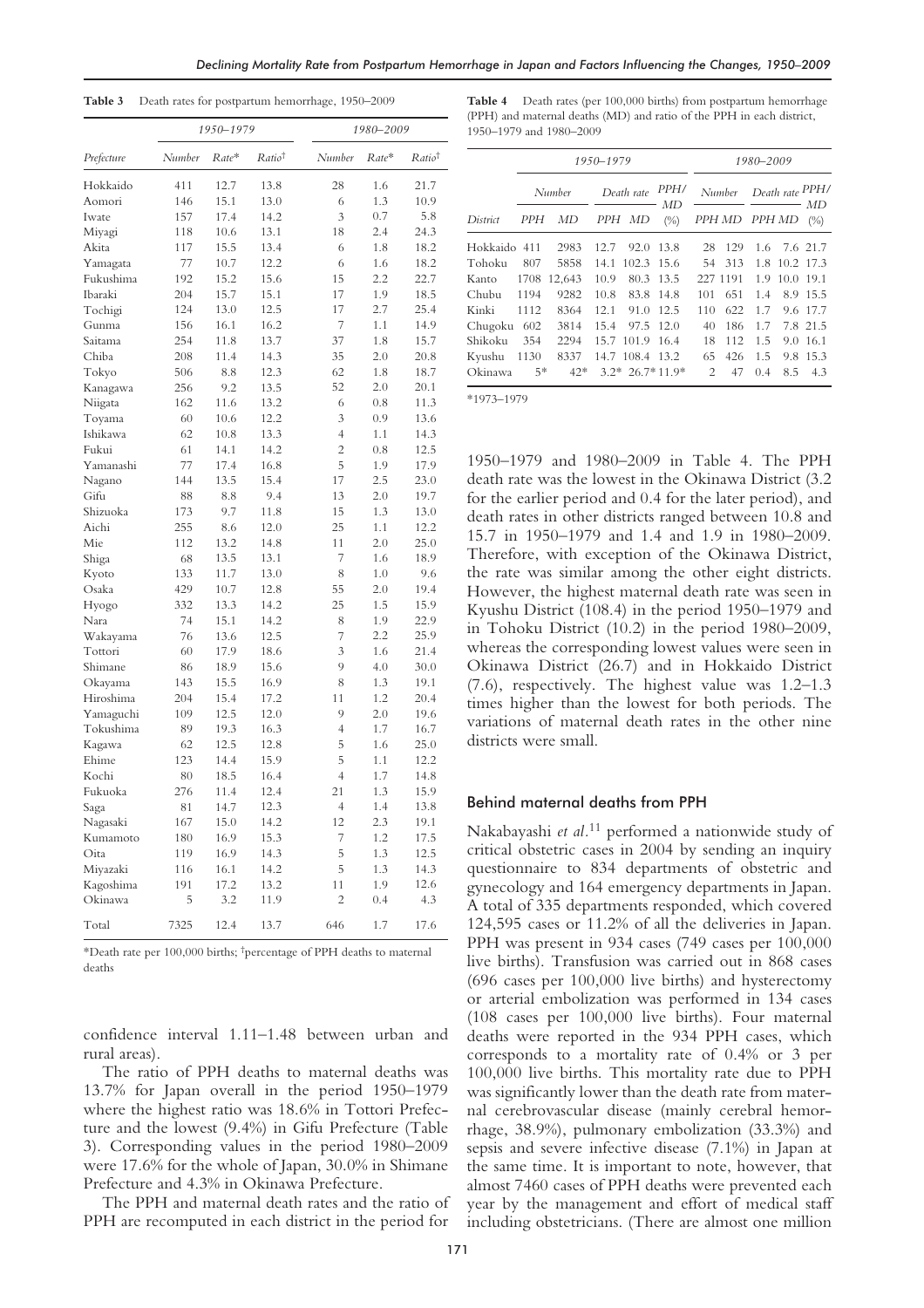life births per year in Japan, the number of PPH cases occurring per year is  $749 \times 10$  (one million/  $100,000$  = 7490. With three deaths due to PPH per 100,000 live births per year, 30 PPH deaths occur per year. Therefore, death is assumed to have been prevented in  $7490 - 30 = 7460$  cases.)

## Prevention of maternal death due to PPH: current projects

In 2010, the Japan Society of Obstetrics and Gynecology published 'Guidelines for management of critical bleeding in obstetrics' in conjunction with the other related academic societies<sup>12</sup>. In the guidelines, the severity of the patient's hemorrhage is stratified into three levels or 'codes', according to vital signs and reactivity to treatment: III bleeding but stable, II requiring vasopressor, and I threatening to cardiac arrest.

Furthermore, and of equal importance, a new nationwide survey of maternal death was commenced in 2010. To emulate work from the Center for Maternal and Child Enquiries (CMACE) in the UK, all maternal deaths should be reported, evaluated and examined for preventive strategy. The maternal deaths are reported to the Society of Obstetrics and Gynecology, which anonymizes the cases, so that they can be evaluated by experts. From January to December in 2010, a total of 39 cases of maternal deaths were investigated for cause. Of these, seven (23%) deaths were as a result of PPH and 12 (31%) from amniotic fluid embolism. PPH cases comprised two examples of uterine rupture, two of uterine inversion, one of cervical laceration, one placental abruption and three listed as miscellaneous.

## Amniotic fluid embolism

Amniotic fluid embolism is a fatal obstetric condition characterized by hypotension, respiratory distress with cyanosis, disseminated intravascular coagulopathy (DIC) and neurological manifestations such as seizures. As a cause of maternal death, it is usually categorized as pulmonary embolism with thrombotic pulmonary embolism in the ICD-9 and 10. However, a Japanese study recently revealed that almost half of amniotic fluid embolism cases also manifested PPH13. We surveyed autopsy cases of maternal deaths from 1989 to 2004 in Japan. Out of 193 cases, amniotic fluid embolism was the leading cause (28% of all maternal deaths). Out of 42 cases of pathological amniotic fluid embolism, 21 (50%) cases were clinically diagnosed. The other 21 cases were diagnosed as DIC or shock after delivery.

Because of the lack of diagnostic techniques to differentiate amniotic fluid embolism-related PPH from all PPH, the present categorization of PPH for maternal death should be re-evaluated.

## Death rate from puerperal hemorrhage before World War II

Data on vital statistics in Japan have been available since 1899, except for the period 1944–1946 due to World War II. Before World War II, the number of PPH deaths was not obtained, but data on deaths from puerperal hemorrhage were obtained during the period from 1909 to 1943. The cause of deaths for PPH and puerperal hemorrhage are not the same. The latter include PPH and other hemorrhage.

Table 5 shows the number of deaths from the puerperal hemorrhage, the puerperal hemorrhage death rate, and the ratio of the puerperal hemorrhage (the percentage of maternal deaths due to puerperal hemorrhage) during the period from 1909 to 1943. The puerperal hemorrhage death rate was 46.6 in 1909 and gradually increased to 63.2 in 1940 and decreased to 53.1 in 1943. The ratio of the puerperal hemorrhage was 13.5% in 1909 and increased to 27.4% in 1943. Table 5 also shows the maternal mortality rate from 1899 to 1943. The maternal mortality rate decreased from 409.8 in 1899 to 193.6 in 1943.

Table 6 shows the number of puerperal hemorrhage deaths, the death rate and ratio of PPH to maternal deaths during the periods 1909–1922 and 1933–1942 in each prefecture. For the earlier period, the highest puerperal hemorrhage death rate was 75.0 in Okinawa Prefecture and the lowest was 30.2 in Miyagi Prefecture. For the later period, the corresponding rates were 76.2 in Nara Prefecture and 37.5 in Aichi Prefecture. Therefore, the highest rates were 2.5 times higher than the lowest death rate in

**Table 5** Puerperal hemorrhage (PH) and maternal death (MD) rates for 1899–1943

|      |                          | No. of<br>deaths |                          | Death rate<br>(per $100,000$ ) |      | No. of<br>deaths |      |      | Death rate<br>(per $100,000$ ) |  |  |
|------|--------------------------|------------------|--------------------------|--------------------------------|------|------------------|------|------|--------------------------------|--|--|
| Year | PН                       | MD               | PН                       | MD                             | Year | PН               | MD   | PН   | MD                             |  |  |
| 1899 | $\overline{\phantom{0}}$ | 6240             |                          | 409.8                          | 1922 | 1116             | 6565 | 53.1 | 312.4                          |  |  |
| 1900 |                          | 6200             | —                        | 397.8                          | 1923 | 1114             | 6897 | 51.2 | 316.8                          |  |  |
| 1901 | $\qquad \qquad$          | 6671             | $\overline{\phantom{0}}$ | 402.6                          | 1924 | 1154             | 6273 | 54.3 | 295.3                          |  |  |
| 1902 | $\qquad \qquad$          | 6556             | $\overline{\phantom{0}}$ | 392.9                          | 1925 | 1268             | 6309 | 57.4 | 285.4                          |  |  |
| 1903 | $\qquad \qquad -$        | 6071             | $\overline{\phantom{0}}$ | 369.3                          | 1926 | 1179             | 5721 | 52.9 | 256.7                          |  |  |
| 1904 | $\overline{\phantom{0}}$ | 5742             | $\overline{\phantom{0}}$ | 361.7                          | 1927 | 1207             | 5765 | 55.4 | 264.7                          |  |  |
| 1905 |                          | 6185             | -                        | 387.8                          | 1928 | 1213             | 5997 | 53.8 | 265.8                          |  |  |
| 1906 | $\overline{\phantom{0}}$ | 6237             | —                        | 403.9                          | 1929 | 1234             | 5867 | 56.2 | 267.4                          |  |  |
| 1907 | $\overline{\phantom{0}}$ | 6728             | $\overline{\phantom{0}}$ | 379.4                          | 1930 | 1250             | 5681 | 56.7 | 257.9                          |  |  |
| 1908 | $\overline{\phantom{0}}$ | 7091             |                          | 388.4                          | 1931 | 1254             | 5667 | 56.5 | 255.4                          |  |  |
| 1909 | 864                      | 6399             | 46.6                     | 344.9                          | 1932 | 1318             | 5530 | 57.2 | 240.2                          |  |  |
| 1910 | 843                      | 6228             | 45.1                     | 333.0                          | 1933 | 1347             | 5763 | 60.3 | 257.8                          |  |  |
| 1911 | 812                      | 6192             | 42.7                     | 325.4                          | 1934 | 1307             | 5709 | 60.6 | 264.7                          |  |  |
| 1912 | 706                      | 5770             | 37.4                     | 306.1                          | 1935 | 1322             | 5698 | 57.3 | 247.1                          |  |  |
| 1913 | 778                      | 5900             | 40.8                     | 309.7                          | 1936 | 1241             | 5384 | 56.1 | 243.3                          |  |  |
| 1914 | 782                      | 6418             | 40.0                     | 328.4                          | 1937 | 1268             | 5444 | 55.3 | 237.5                          |  |  |
| 1915 | 824                      | 6452             | 42.5                     | 332.5                          | 1938 | 1186             | 4877 | 58.5 | 240.5                          |  |  |
| 1916 | 871                      | 6337             | 44.8                     | 325.8                          | 1939 | 1206             | 4818 | 60.3 | 240.9                          |  |  |
| 1917 | 870                      | 6368             | 44.6                     | 326.1                          | 1940 | 1402             | 5070 | 63.2 | 228.6                          |  |  |
| 1918 | 1056                     | 6812             | 54.6                     | 352.1                          | 1941 | 1370             | 4929 | 57.5 | 207.0                          |  |  |
| 1919 | 910                      | 5910             | 47.6                     | 309.2                          | 1942 | 1192             | 4586 | 51.2 | 196.9                          |  |  |
| 1920 | 1100                     | 7158             | 51.2                     | 329.9                          | 1943 | 1245             | 4542 | 53.1 | 193.6                          |  |  |
| 1921 | 1092                     | 7181             | 51.3                     | 337.3                          |      |                  |      |      |                                |  |  |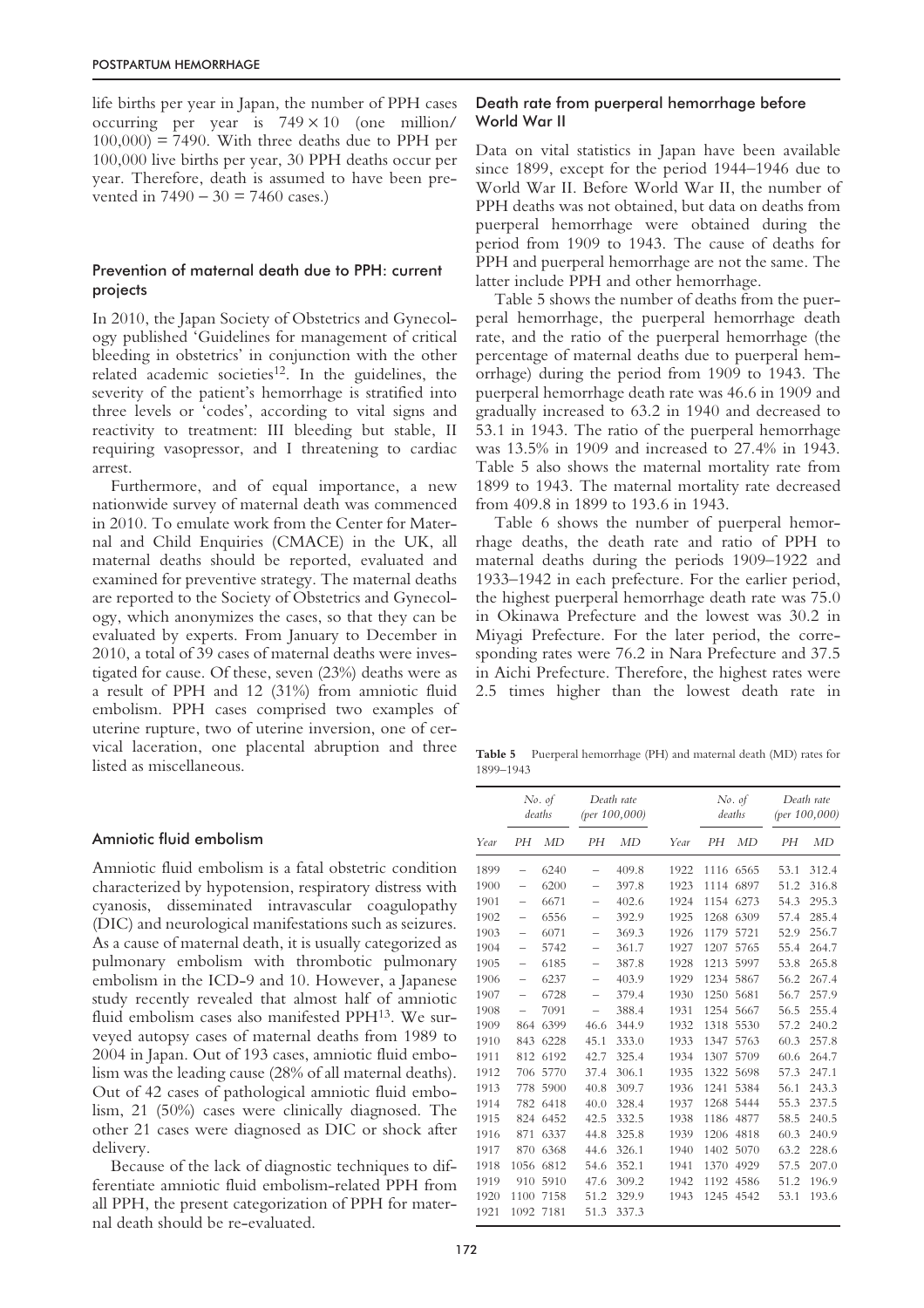**Table 6** Death rates of puerperal hemorrhage (PH), and ratio of PH to maternal deaths, 1909–1942

|                     | 1909-1922    | 1933–1942     |              |               |  | Ratio of PH to<br>maternal deaths |                  |  |
|---------------------|--------------|---------------|--------------|---------------|--|-----------------------------------|------------------|--|
| Prefecture          | No. of<br>PН | Death<br>rate | No. of<br>PН | Death<br>rate |  | 1909-<br>1922                     | $1933 -$<br>1942 |  |
| Hokkaido            | 615          | 57.0          | 692          | 62.2          |  | 17.27                             | 27.2             |  |
| Aomori              | 150          | 24.5          | 168          | 42.5          |  | 10.4                              | 19.8             |  |
| Iwate               | 223          | 50.3          | 206          | 49.9          |  | 11.7                              | 18.3             |  |
| Miyagi              | 149          | 30.2          | 286          | 63.5          |  | 11.2                              | 32.1             |  |
| Akita               | 231          | 47.1          | 295          | 73.0          |  | 11.8                              | 25.0             |  |
| Yamagata            | 208          | 41.5          | 248          | 62.6          |  | 15.0                              | 32.8             |  |
| Fukushima           | 308          | 47.5          | 338          | 60.3          |  | 15.9                              | 31.7             |  |
| Ibaraki             | 238          | 36.1          | 300          | 56.4          |  | 11.5                              | 28.0             |  |
| Tochigi             | 268          | 50.4          | 261          | 63.5          |  | 16.0                              | 30.1             |  |
| Gunma               | 305          | 58.7          | 315          | 73.3          |  | 19.1                              | 33.3             |  |
| Saitama             | 322          | 46.7          | 319          | 60.3          |  | 15.3                              | 27.5             |  |
| Chiba               | 265          | 40.5          | 307          | 60.9          |  | 12.2                              | 25.2             |  |
| Tokyo               | 866          | 65.2          | 1271         | 67.0          |  | 15.3                              | 26.1             |  |
| Kanagawa            | 278          | 51.1          | 433          | 71.6          |  | 15.4                              | 28.8             |  |
| Niigata             | 468          | 50.0          | 422          | 60.6          |  | 15.1                              | 30.0             |  |
| Tovama              | 168          | 41.9          | 125          | 45.1          |  | 11.5                              | 20.9             |  |
| Ishikawa            | 166          | 42.9          | 127          | 53.0          |  | 11.7                              | 19.9             |  |
| Fukui               | 115          | 36.7          | 91           | 44.9          |  | 12.5                              | 20.5             |  |
| Yamanashi           | 174          | 61.4          | 155          | 72.0          |  | 16.4                              | 28.7             |  |
| Nagano              | 365          | 52.7          | 380          | 71.5          |  | 15.3                              | 32.4             |  |
| Gifu                | 191          | 35.3          | 206          | 49.7          |  | 11.3                              | 23.1             |  |
| Shizuoka            | 322          | 42.4          | 345          | 52.7          |  | 13.9                              | 26.0             |  |
| Aichi               | 359          | 36.8          | 352          | 37.5          |  | 14.0                              | 21.0             |  |
| Mie                 | 200          | 39.2          | 197          | 53.1          |  | 13.9                              | 24.5             |  |
| Shiga               | 164          | 52.4          | 117          | 57.1          |  | 17.9                              | 25.5             |  |
| Kyoto               | 333          | 63.7          | 242          | 54.3          |  | 14.2                              | 21.0             |  |
| Osaka               | 560          | 60.0          | 803          | 69.6          |  | 13.0                              | 22.6             |  |
| Hyogo               | 524          | 54.7          | 433          | 51.0          |  | 15.2                              | 20.8             |  |
| Nara                | 133          | 47.7          | 135          | 76.2          |  | 13.6                              | 24.7             |  |
|                     | 162          | 47.4          | 138          | 57.3          |  | 13.0                              | 22.4             |  |
| Wakayama<br>Tottori | 84           | 42.2          | 85           | 58.7          |  | 13.2                              | 23.9             |  |
| Shimane             | 179          | 58.2          | 126          | 55.0          |  | 13.2                              | 21.1             |  |
| Okayama             | 262          | 51.1          | 189          | 49.6          |  | 12.4                              | 20.3             |  |
| Hiroshima           | 361          | 50.9          | 224          | 42.4          |  | 15.4                              | 20.8             |  |
| Yamaguchi           | 248          | 60.3          | 213          | 61.8          |  | 13.4                              | 19.7             |  |
| Tokushima           | 224          | 66.5          | 118          | 48.5          |  | 19.1                              | 22.4             |  |
| Kagawa              | 175          | 48.6          | 95           | 40.7          |  | 16.7                              | 19.8             |  |
| Ehime               | 224          | 45.5          | 188          | 49.5          |  | 13.4                              | 25.1             |  |
| Kochi               | 117          | 40.4          | 121          | 60.3          |  | 12.1                              | 24.8             |  |
|                     |              |               | 495          |               |  |                                   |                  |  |
| Fukuoka             | 437          | 52.1          |              | 56.8          |  | 13.6                              | 21.9             |  |
| Saga                | 166          | 52.0          | 112          | 49.8          |  | 15.3                              | 22.7<br>24.1     |  |
| Nagasaki            | 277          | 61.9          | 239          | 56.2          |  | 17.3                              |                  |  |
| Kumamoto            | 249          | 49.2          | 230          | 54.1          |  | 11.9                              | 22.9             |  |
| Oita                | 184          | 48.7          | 186          | 59.0          |  | 12.8                              | 21.7             |  |
| Miyazaki            | 156          | 58.6          | 162          | 57.3          |  | 14.8                              | 24.1             |  |
| Kagoshima           | 322          | 55.6          | 277          | 53.3          |  | 13.5                              | 22.7             |  |
| Okinawa             | 129          | 75.0          | 69           | 43.0          |  | 9.5                               | 12.5             |  |
| Total               | 12,624       | 49.9          | 12,836       | 57.9          |  | 14.1                              | 24.6             |  |

1909–1922 and 2 times higher in 1933–1942. The ratio of puerperal hemorrhage deaths to maternal deaths was 14.1% for Japan overall in the period 1909–1922, where the highest ratio was 19.1% in Tokushima Prefecture and the lowest was 9.5% in Okinawa Prefecture. The corresponding values were 24.6% for Japan overall, 33.3% in Gunma Prefecture and 12.5% in Okinawa Prefecture, in the period 1933–1942.



Figure 2 Relationship between PPH death rate and percentage of live births by place of delivery, 1950–2009

## DISCUSSION – WHY DID POSTPARTUM HEMORRHAGE DECREASE IN JAPAN?

Our results indicate that of the common risk factors for PPH (prolonged third stage of labor, pre-eclampsia, mediolateral episiotomy, previous PPH, maternal age, twin pregnancy, arrest of descent, soft-tissue lacerations, Asian ethnicity, augmented labor, forceps or vacuum delivery, Hispanic ethnicity, midline episiotomy and nulliparity)<sup>14,15</sup>, maternal age (over 35 years) plays an important role. A prior Japanese study by Ohkuchi *et al.*<sup>16</sup> had indicated that age was a risk factor among Japanese parturients, but this study was hospital based, much shorter in duration and could not, by definition, consider moving averages at age of death. Figure 2 shows the relationship between the PPH death rate and the percentage of live births by place of delivery: institutional (hospital, clinic or maternity home) and non-institutional (home and others) from 1950 to 2009. The percentage of non-institutional deliveries was 95% in 1950, and decreased to 50% in 1960 and, finally, drastically decreased to 1% in 1975. However, the percentage of institutional deliveries was only 5% in 1950, but rapidly increased to 50% by 1960, 90% by 1967, and then became 99% in 1974 and nearly 100% for the period 1980–2009. The relationship between the PPH death rate and the percentage of non-hospitalized deliveries is strongly correlated (correlation coefficient 0.92). According to Nagaya *et al*. 17, during 1991–1992, 197 maternal deaths occurred within a hospital and 22 outside a medical facility; 11 deaths were without available records. The percentage of maternal deaths due to PPH was 55% (12/22) outside medical facilities, but there was no information about deaths due to PPH in the hospital. According to